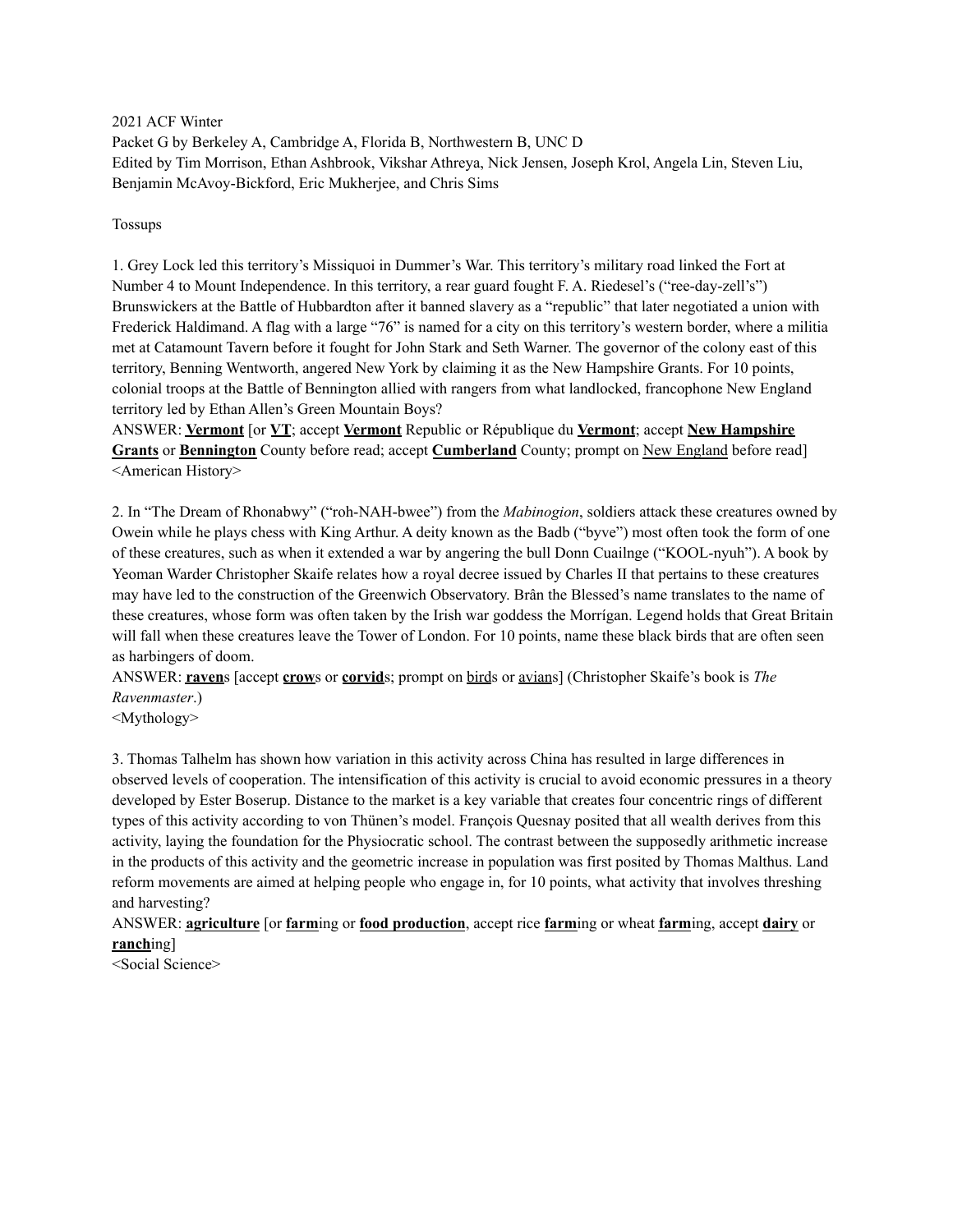4. This structure's blood supply partly comes from the artery of Adamkiewicz ("uh-DAM-kuh-VITCH"). A fluid-filled cyst in this structure causes defects in a cape-like distribution in syringomyelia ("syringo-myelia"). The posterior of this structure contains the fasciculus ("fuh-SICK-yuh-luss") gracilis and fasciculus cuneatus ("kyu-nay-AH-tuss"). Hemisection of this structure causes "crossed" findings in Brown-Séquard syndrome. Many cells in this structure are inhibited by Renshaw cells that release glycine. This structure contains dorsal and ventral horns, the latter of which are destroyed by the poliovirus. The fluid around this structure and a more superior one is sampled in a lumbar puncture. Damage to this structure can cause quadriplegia or paraplegia. For 10 points, name this component of the central nervous system, a collection of nerves within the vertebrae. ANSWER: **spinal cord** [do not accept or prompt on "spine" or "vertebrae"] <Biology>

5. This character scolds a girl who goes to a "social" instead of an Anna Pavlova ballet. This character claims that "team spirit" is a phrase used to "cut across individualism, love, and personal loyalties." This character, who derides a poster of Stanley Baldwin, is the inspiration for Sister Helena's book *The Transfiguration of the Commonplace.* After encouraging another character to fight in the Spanish Civil War, this character clashes with Miss Mackay. This character pressures a girl to have an affair with the one-armed Catholic man Teddy Lloyd. Rose Stanley, who becomes "famous for sex," and Sandy Stranger are part of this character's "crème de la crème." For 10 points, name this pro-fascist schoolteacher who leads a namesake "set" of six girls in a Muriel Spark novel titled for her "Prime." ANSWER: Miss Jean **Brodie** [or Miss **Jean** Brodie; accept the **Brodie** set] <British Literature>

6. A symphony by this composer begins with the strings playing the *allegretto* quarter note melody five F sharps, three G's, three A's. That symphony by this composer invokes a vision of Don Juan in its slow movement, which was described as a "broken-hearted protest" by conductor Robert Kajanus ("kah-YAH-nus"). This composer's violin concerto opens with pianissimo violins playing pulsating eighth notes before the soloist enters playing a long G, short A, down to long D. This composer's seventh and final symphony consists of only one movement. Donald Tovey described the finale of this composer's D minor violin concerto as a "polonaise for polar bears." This composer drew on his country's mythology in tone poems like *The Swan of Tuonela*. For 10 points, name this composer of *Finlandia*.

ANSWER: Jean **Sibelius** [or Johan Julius Christian **Sibelius**] <Classical Music>

7. A work by this painter, which was only reconstructed in 1952 after having been hidden behind an altar by Giorgio Vasari, uses a perspective technique that this painter learned from Brunelleschi for a barrel vault. This painter included his only self-portrait in the painting *The Raising of the Son of Theophilus*, one of several of his works in the Santa Maria del Carmine. On the wall of the Santa Maria Novella, this painter depicted the crucifixion above an entombed skeleton. A fresco series that is mainly by this painter includes a weeping Adam and Eve being expelled from Eden next to a work which depicts Christ directing Peter to retrieve a coin from a fish's mouth. For 10 points, name this Florentine artist of a famous *Holy Trinity*, whose works in the Brancacci Chapel include *The Tribute Money*.

ANSWER: **Masaccio** [or **Tommaso** di Ser Giovanni di Simone] (The first line refers to *The Holy Trinity*.) <Painting/Sculpture>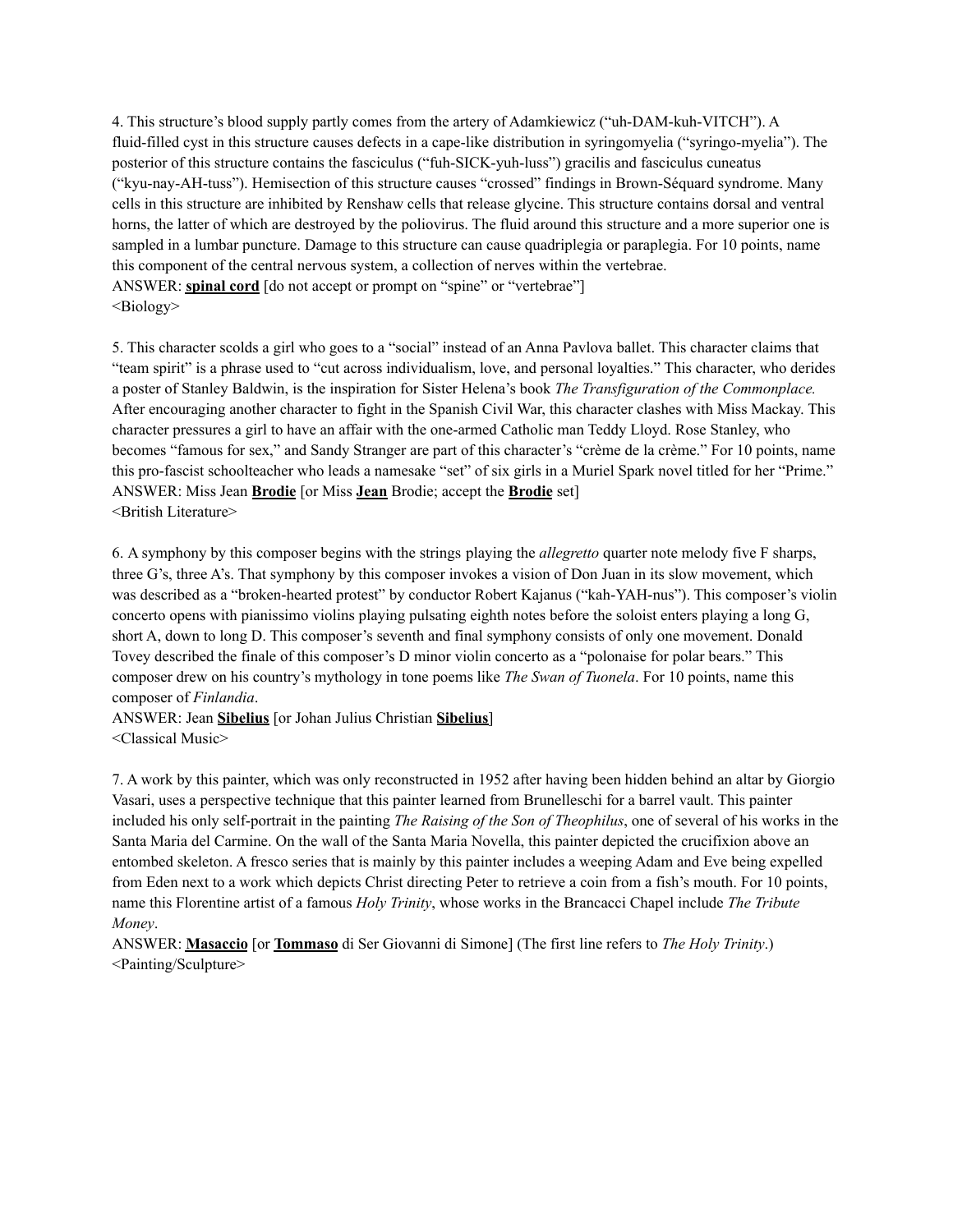8. When accounting for this statement, the number of microstates is given by a product of binomial coefficients *g* choose *n*, where *g* and *n* characterize the energy levels of the system. While this statement is not obeyed by the Hartree product, it can be obeyed by linear combinations such as the Slater determinant. This statement implies the existence of Fermi surfaces and the Fermi energy, which prevent the collapse of white dwarfs via electron degeneracy pressure. As a case of the spin-statistics theorem, this statement adds a minus sign to a multi-particle wavefunction under exchange. This statement applies only to half-integer spin fermions. For 10 points, name this principle that states that no two electrons may simultaneously occupy the same quantum state. ANSWER: **Pauli** exclusion principle [or **exclusion** principle] <Physics>

9. An author who worked in this country was dubbed "the red princess" and recorded chants like "DIA-LOGUE DIA-LOGUE DIA-LOGUE" in a piece titled for "The Night of" an area in its capital. A 17th-century writer from this country argued that the intellect has no gender and defended feminine pursuits in a "Reply" to another nun. An author from this country, who wrote about a certain subculture "and Other Extremes" in the first essay in a collection, wrote about an earlier author from here in the critical biography *The Traps of Faith*. An author from this country remarked that "Man is the only being who knows he is alone" in a book that discusses "The Sons of La Malinche." For 10 points, *The Labyrinth of Solitude* by Octavio Paz describes what country's Day of the Dead celebrations?

ANSWER: **Mexico** [or United **Mexican** States or Estados Unidos **Mexicanos**; do not accept or prompt on "Estados Unidos"] (The unnamed authors are Elena Poniatowska, who wrote *The night of Tlatelolco*, and Sor Juana Inés de la Cruz.)

<World Literature>

10. Robert W. Scribner collected this movement's often-scatalogical visual propaganda in *For the Sake of Simple Folk*. In an essay on "City Women," Natalie Zemon Davis argued that this movement led to a "desexualization of society" and appealed to Lyon's widows. Michael G. Baylor edited essays by "radical" thinkers from this movement who opposed its "magisterial" arm, like Michael Gaismair, Michael Sattler, and Andreas Karlstadt. Elizabeth Eisenstein argued that this movement and the overlapping Scientific Revolution were driven by the vernacular printing press. This movement's founder is analyzed as a "Young Man" in a psychobiography by Erik Erikson. For 10 points, what 16th-century movement began at the All Saints' Church, where *Ninety-five These*s were posted by Martin Luther?

ANSWER: Protestant **Reformation** [accept **Protestant**ism or **Lutheran**ism or **Anabaptism** or **Calvinism** or word forms; accept Magisterial **Reformation** or Radical **Reformation**; prompt on German Peasants' War or Great Peasants' War or Great Peasants' Revolt or Deutscher Bauernkrieg by asking "what overarching cultural movement in the same region shaped the responses to that military conflict?"] (Erikson's book was *Young Man Luther*.) <European History>

11. In a 1999 film partially titled for one of these animals, Ryan's drowning causes James to feel guilty as he grows up in Glasgow; that film was directed by Lynne Ramsay. The pre-Code film *Taxi!* is the source of an oft-misquoted line in which someone is called one of these animals by James Cagney's character. A New York con man nicknamed for these animals is played by Dustin Hoffman in *Midnight Cowboy*. One of these animals walks across Colin Sullivan's balcony in the closing shot of *The Departed*. These animals inundate Wisborg after they swarm out of six coffins owned by Count Orlok in a scene from *Nosferatu*. Sammy Davis Jr. and Frank Sinatra performed in a "Pack" named after, for 10 points, what rodents that characters in crime films often use to refer to informants? ANSWER: **rat**s [accept *Ratcatcher*; accept **Ratso** Rizzo; accept the **Rat** Pack; prompt on rodents before read] <Other Arts>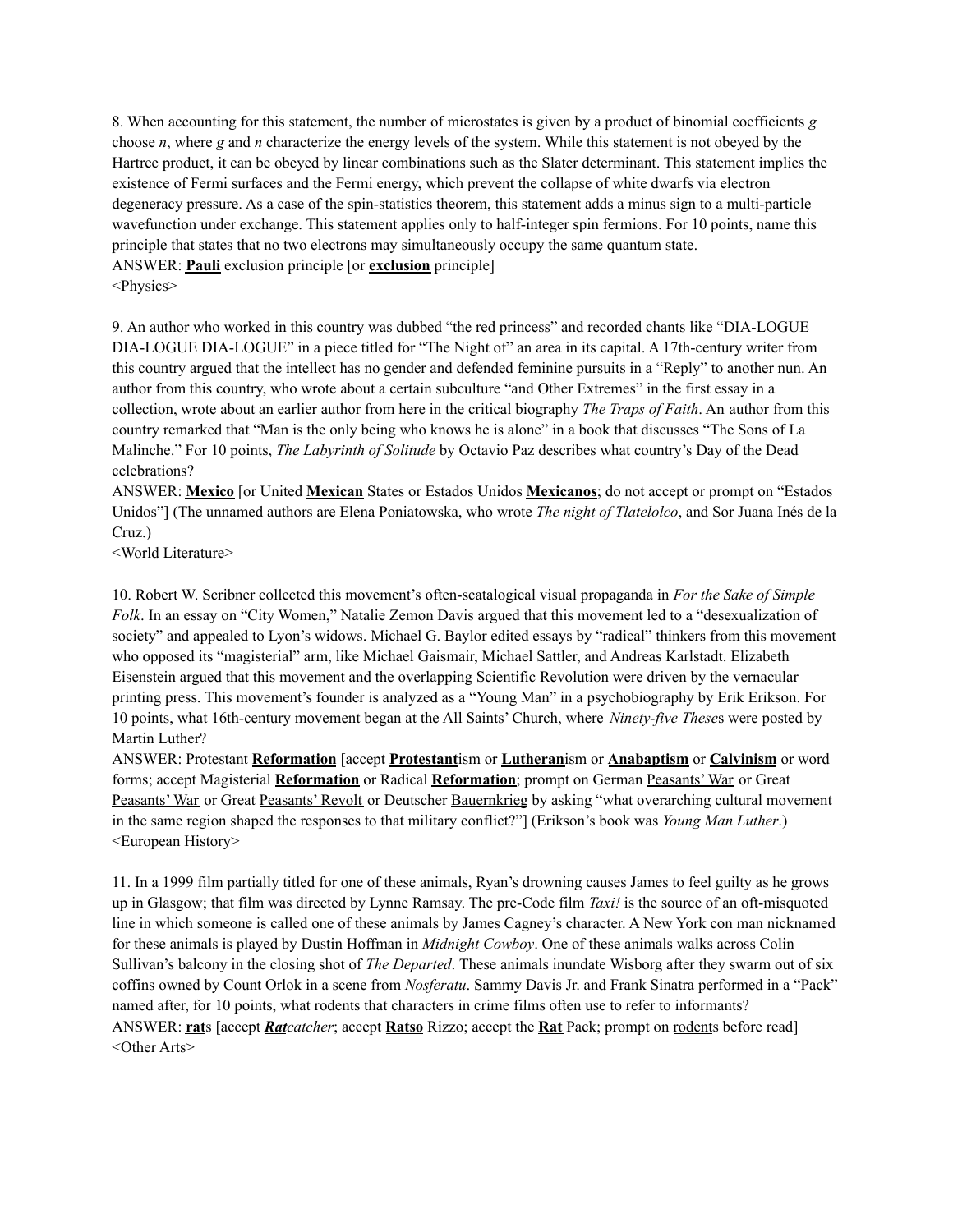12. Susan Gubar's biography of this biblical man discusses his homoerotic depictions in art. In one action, this man fulfills a prophecy of Jeremiah that may not refer to Jeremiah 18:19, as is often said, but rather a prophecy of Zechariah. This man's epithet may refer to using a dagger, coming from a town in Judea or Moab, or having red hair. In the Gospel of John, this man, who may have died in Akeldama, criticized Mary for anointing Jesus with fancy perfume because this man kept the money bag. This man's money was used to buy the original potter's field, also known as the Field of Blood. This man, who was succeeded in his main role by Matthias, kissed another man in the Garden of Gethsemane in order to get thirty pieces of silver. For 10 points, name this apostle who betrayed Jesus. ANSWER: **Judas** Iscariot [or **Yehūḏā** ʾĪš-Qǝrīyyōṯ; prompt on Iscariot or ʾĪš-Qǝrīyyōṯ] <Religion>

13. The documentary *Swinging into [this event]* shows the death of the Guyanese musician Ken "Snakehips" Johnson at the Café de Paris. This title event inspired *The Splendid and the Vile* by Erik Larson. Trinidad's "Coconut Bomber" aided the Auxiliary Fire Service in this event, which was countered by ARP wardens, decoy "starfish sites," and "Anderson" and "Morrison" structures. During the "Battle of the Beams," this campaign targeted a factory city that made Standard Motor and Jaguar cars. During this campaign, Home Intelligence monitored morale that was said to become national "spirit" after the *Daily Mail* published the iconic photo *St. Paul's Survives*. Blackouts deterred this campaign's Messerschmitt pilots. For 10 points, Operation Sea Lion was shelved for what *Luftwaffe* bombing raids in Britain?

ANSWER: the **Blitz** [accept **Battle of Britain** or **Battle of the Beams** before read; accept **Blitz** Spirit; accept Operation **Moonlight Sonata**; accept London **Blitz**; accept the **Second Great Fire of London** and prompt on Great Fire of London; prompt on German air raids; prompt on Second World War or World War Two or equivalents] (The "Coconut Bomber" was George Arthur Roberts. The car companies were based in Coventry.) <Other History>

14. When this type of statement holds globally, the FDR equals the FWER. The distribution implied by this type of statement can be estimated via a permutation test. In two-sided scenarios, this type of statement corresponds to a single point in the parameter space. The odds of mischaracterizing this type of statement can be controlled via the Bonferroni correction, which shrinks the significance level alpha. The distribution implied by this type of statement is used to compute the tail probability that defines a p-value. Lecturers often emphasize that you can only ever "fail to reject" this type of statement, which is written "H sub zero." For 10 points, name this type of statistical hypothesis that states there is no relationship between a set of variables, contrasted with an alternative hypothesis. ANSWER: **null** hypothesis [accept **H0** or **H sub zero** or **H-naught** before "H sub zero"; prompt on hypothesis or  $H$ ]

<Other Science>

15. Bruce Duffy's novel *Disaster Was My God* fictionalizes this author's time working in a stone quarry in Cyprus. In 2011, John Ashbery translated a collection of prose poems by this author that begins with a poem describing a flood. A long poem by this author begins as the speaker tries to recall how "my life was a banquet where every heart revealed itself." Another poem by this author describes the "mysterious origins" of black, white, red, green, and blue things. This poet spent the final years of his life gun-running in Ethiopia after he gave up writing at age 20. A poem by this author is narrated by a vehicle "lighter than cork" and "swollen...with intoxicating torpor." For 10 points, name this French symbolist poet and lover of Paul Verlaine ("vair-LEN"), who wrote "The Drunken Boat" and *A Season in Hell*.

ANSWER: Arthur **Rimbaud** ("rem-BOH") [or Jean Nicolas Arthur **Rimbaud**] <European Literature>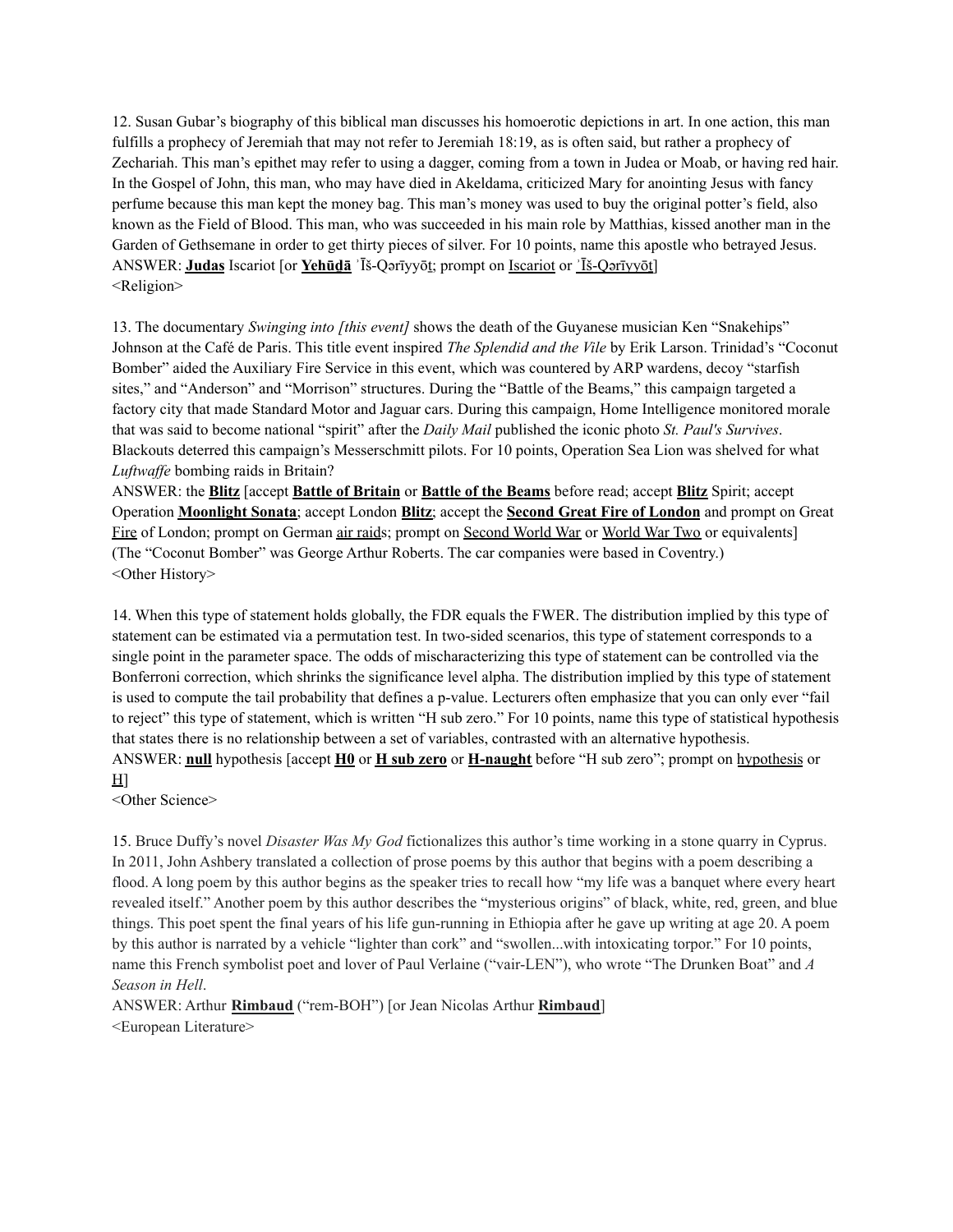16. An aromatic molecule with this functional group is reacted with P4S10 to form Lawesson's reagent; that molecule is anisole. Another molecule with this functional group is halogenated to form isoflurane and sevoflurane. This functional group unusually forms the linkages in the membrane lipids of archaea. A copper catalyst is used to form aromatic examples of this functional group in the original version of a reaction named for Fritz Ullmann. This functional group is found in the solvent used to store Grignard reagents. Pyrans and furans are cyclic forms of this functional group, which can be synthesized by reacting an alkoxide with an alkyl halide in an SN2 reaction named for Williamson. For 10 points, name this functional group that consists of two alkyl chains bound to an oxygen atom, whose diethyl form was once used as an anesthetic.

ANSWER: **ether**s [accept diethyl **ether**; accept Williamson **ether** synthesis or Ullmann **ether** synthesis; accept **furan**s or **pyran**s before read] (Grignard reagents are stored in tetrahydrofuran, or THF.) <Chemistry>

17. In a story titled for one of these things, a son reads that the saddest feeling is "for a child to finally grow the desire to take care of his parents, only to realize that they were long gone" in a letter written by his deceased mother. A boy hides one of these things in a shoebox and takes it out on Qīngmíng ("ching-ming") in that magical realist story by Ken Liu. A play titled for one of these things ends as a man muses "nowadays the world is lit by lightning" while his sister blows out a candle. In that "memory play" titled for one of these things, Amanda tries to marry off her daughter to the "gentleman caller" Jim O'Connor, who breaks an object from one of these title things that belongs to Laura Wingfield. For 10 points, a Tennessee Williams play is titled for a "glass" type of what collection? ANSWER: **menagerie** [accept *The Glass Menagerie*; accept "The Paper **Menagerie**"; accept a **zoo** or equivalents; accept **animal**s or specific kinds of animals such as **unicorn** or **tiger**; prompt on origami or paper or glass; prompt on glass figurines or toys or equivalents; prompt on collections or equivalents] <American Literature>

18. A speaker who lists challenges for this activity declares "My advice is—give it up!" in Gerard Nolst Trenité's poem "The Chaos," which opens Arika Okrent's book *Highly Irregular*. Programs that assist this activity are susceptible to the Cupertino effect. In 1990, former Portuguese colonies signed a treaty to regulate this activity, which Germany reformed in 1996 to standardize the Eszett ("ess-TSETT"). William Barfée uses his "magic foot" to triumph at this activity in a William Finn musical set in Putnam County. "Blue-backed" books taught this activity, whose simplification was the goal of a board supported by Teddy Roosevelt and Andrew Carnegie. Indian-American kids dominate a competitive form of this activity run by Scripps. For 10 points, what activity often requires an extra letter U in British English?

ANSWER: **spell**ing [accept **orthography** or **punctuation**; accept **pronunciation** or equivalents; accept **spell**ing bees or **spell**ing reform or **spell** checkers or Simplified **Spell**ing Board or Blue-backed **Speller**; accept *The 25th Annual Putnam County Spelling Bee*; prompt on grammar or language or linguistics or speaking English or writing or reading or similar answers; prompt on bees; prompt on autocorrection] <CE/Geo/Other/Pop Culture>

19. A book by G.B. Kerferd about these people's "Movement" discusses how Hegel characterized them as embracing "the Notion" and orienting the concerns of philosophy towards subjectivism. One of these people who wrote the text *Truth* claims to specialize in "the civic science" in a dialogue named for him. That person of this kind, who is credited with founding Western relativism, stated that man is "the measure of all things." Gorgias and Protagoras were among these people who claimed to be able to bestow *arete*, or virtue. These people were frequently criticized by Socrates for "mak[ing] the weaker argument the stronger" through rhetoric. For 10 points, name these ancient Greek teachers who take their name from the Greek word for "wisdom." ANSWER: **Sophist**s [or word forms like **Sophism** or **Sophistry**; accept **sophistes**; prompt on philosophers or thinkers; prompt on teachers] (G.B. Kerferd's book is *The Sophistic Movement*.) <Philosophy>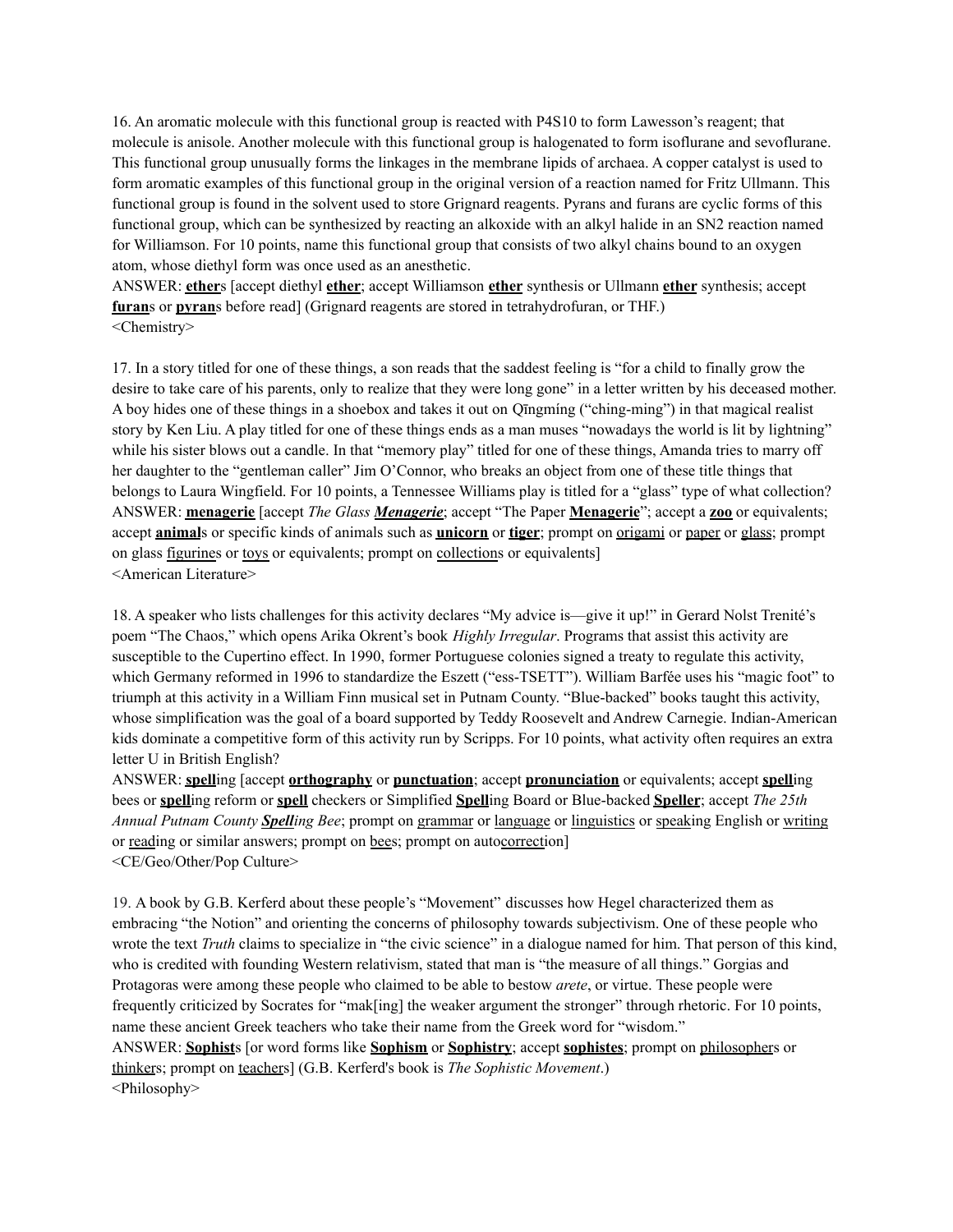20. In this modern-day country, editors of the Sin Po newspaper criticized the colonial practice of giving the title *kapitan* to the heads of ethnic communities. In this modern-day country, a *kongsi* federation of Chinese miners founded the Lánfāng Republic. In 1740, colonial administrators in this modern-day country used a reward of two ducats to incite a massacre of Chinese sugar-mill workers. In this modern-day country, Chinese people were vilified by the colonial Ethical Policy, which supplanted the earlier cultivation system. May 1998 anti-Chinese riots toppled the New Order government in this country, where Chinese Premier Zhōu Ēnlái attended the Bandung conference. For 10 points, name this country where Chinese people fought the Dutch colonial government in the Java War. ANSWER: **Indonesia** [or the Republic of **Indonesia** or Republik **Indonesia**, prompt on Nányáng] <World History>

21. A woman in this play sarcastically calls herself "Mrs. Doorkeeper or Madame Floorsweeper" after she shouts that she'd like to see all men "swimming in a sea of blood." The author of this play misogynistically calls a character a "stunted form of a human being" and "man-hating half-woman" in its preface. A character in this play describes his desire to climb a pillar to steal the golden eggs on top. The Count never appears in this play, but his boots are onstage during most of it. At this play's opening, the cook Kristin explains how the title character opted not to go to Midsummer celebrations. This play's title character abandons a plan to elope to Lake Como after a valet decapitates her pet bird. For 10 points, name this play about Jean's manipulation of the title young heiress by August Strindberg.

ANSWER: *Miss Julie* [or *Fröken Julie*] <European Literature>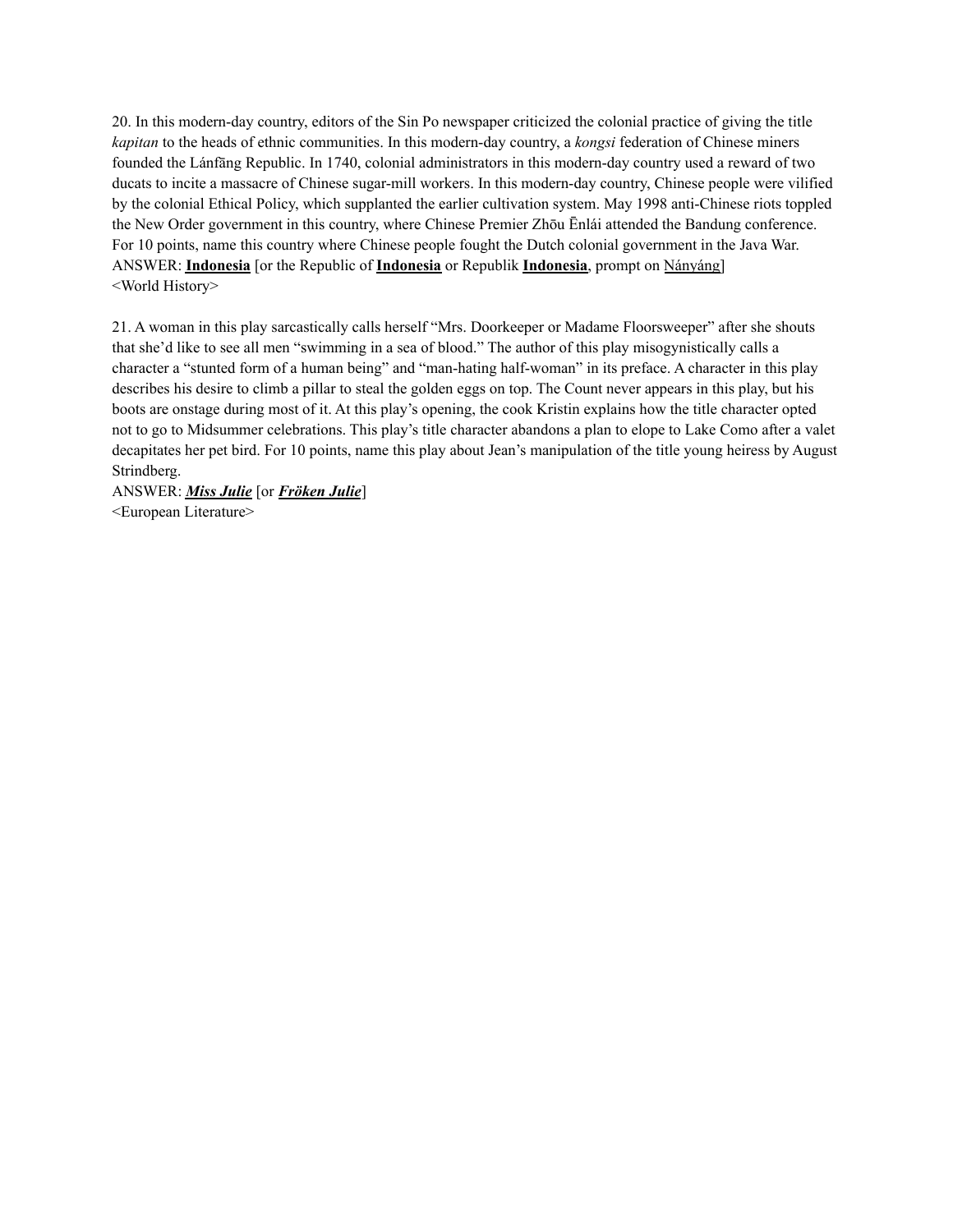#### Bonuses

1. The narrator of a poem by this author calls Prince Charming "grace incarnate" and vows not to meet her old "black agate necklace" self until the "Day of Judgment." For 10 points each:

[10m] Name this Russian author of "Poem Without a Hero," who described families who die from famine and mass displacement in her poem *Requiem.*

ANSWER: Anna **Akhmatova** [or Anna Andreyevna **Gorenko**]

[10h] In *Requiem*'s opening section "Instead of a Preface," a woman asks Akhmatova if she can do this specific action. After Akhmatova confirms she can do this action, she sees "something akin to a smile" on the woman's face. ANSWER: "can you **describe** this?" [or "*A eto vy mozhete opisat*?"; accept close translations of the phrase such as "Could you **describe** this?" or "Could one ever **describe** this?"]

[10e] Akhmatova was a staunch critic of this Soviet leader who censored her writing. This leader "forges decrees in a line like horseshoes" according to an "Epigram" by Osip Mandelstam.

ANSWER: Joseph **Stalin** [or Josef Vissarionovich **Stalin**; or Ioseb Besarionis dze **Jughashvili**; accept "**Stalin** Epigram"; prompt on Koba or Sose]

<European Literature>

2. Nickel-62 has the highest value of this quantity per nucleon. For 10 points each:

[10m] Name this quantity that is proportional to the mass defect. This quantity is the energy it would take to completely disassemble a nucleus.

ANSWER: nuclear **binding** energy

[10e] When converting between mass defect and binding energy, the coefficient y is equal to the square of this constant, a special case of the fact that energy is equal to mass times this constant squared.

### ANSWER: **speed of light** [or *c*]

[10h] *Description acceptable*. In the semi-empirical mass formula, the only binding energy term with an empirical exponent is based on this property of the number of protons and neutrons, thus accounting for spin coupling. ANSWER: **parity** [accept **pair**ing term; accept answers that indicate **odd**ness or **even**ness] <Physics>

3. Many members of a royal family in this modern-day country were massacred at Debre Damo. For 10 points each: [10m] Name this modern-day country where the Jewish queen Gudit took power in what is now the Tigray region. Mara Takla Haymanot overthrew the *negus* Dil Na'od to found the Zagwe dynasty centered in this modern-day country.

ANSWER: **Ethiopia** [or Federal Democratic Republic of **Ethiopia**; or **Ītyōṗṗyā**; or **Itiyoophiyaa**]

[10h] After he had a vision of Jesus, this Ethiopian ruler set out to build a "New Jerusalem." A river named for the River Jordan runs through a complex of rock-cut churches in a town named for this ruler.

# ANSWER: **Lalibela** [or **Gebre Meskel** or **Gäbrä Mäsqäl**]

[10e] Lalibela's may have been motivated to create a "New Jerusalem" after this Ayyubid sultan captured Jerusalem in 1187. This Muslim ruler, who established relations with Lalibela, fought Richard the Lionheart.

ANSWER: **Saladin** [or **Salah ad-Din** or Al-Nasir **Salah al-Din** Yusuf ibn Ayyub, or **Selahedînê** Eyûbî] <World History>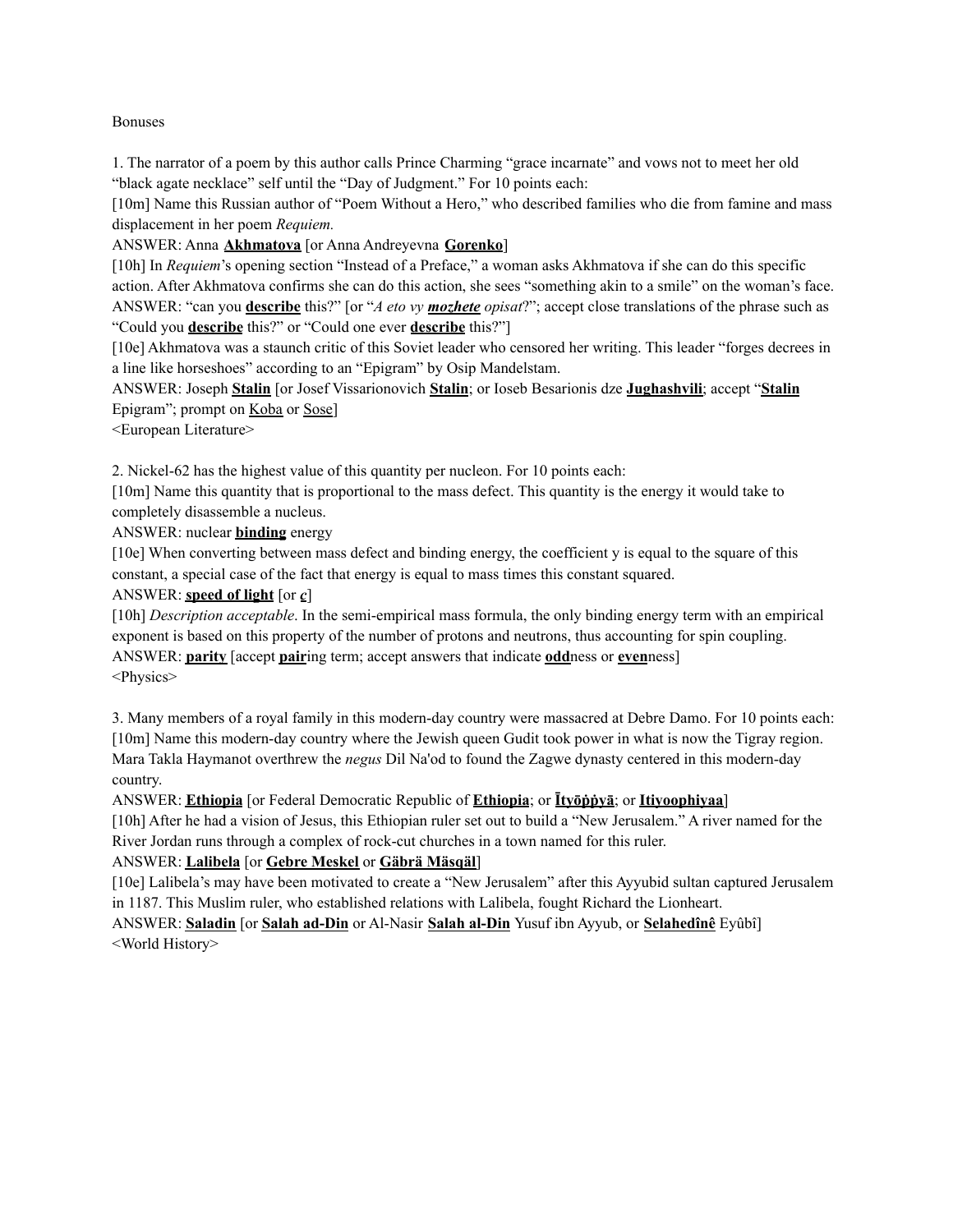4. Amia Srinivasan coined the term "genealogical anxiety" for one's worry that these things are undermined by their dependency on culture and history. For 10 points each:

[10e] Name these states of mind in which someone thinks that something is the case. Gettier cases challenge the view that knowledge is constituted by "justified true" examples of these states of mind.

ANSWER: **belief**s [accept justified true **belief**s]

[10m] This thinker's book *Contingency, Irony, and Solidarity* discusses "ironists," who perpetually doubt their "final vocabulary" of beliefs. This American philosopher also wrote *Philosophy and the Mirror of Nature*.

ANSWER: Richard **Rorty** [or Richard McKay **Rorty**]

[10h] This paradox deals with sentences like "It's raining, but I do not believe it's raining" that are absurd but nonetheless logically consistent. This paradox is named for the thinker who also formulated the paradox of analysis. ANSWER: **Moore**'s paradox [or G.E. **Moore**'s paradox; or George Edward **Moore**'s paradox] <Philosophy>

5. This photographer compared the majesty of his toilet bowl to the *Winged Victory of Samothrace* after he spent two weeks photographing the former for his work *Excusado*. For 10 points each:

[10h] Name this photographer, whose typically anti-pictorialist aesthetic is displayed in his photo of a shell whose cavity faces towards the viewer, titled *Nautilus*.

ANSWER: Edward **Weston** [or Edward Henry **Weston**]

[10m] Weston's anti-pictorialist views were typical of this group of photographers named for a shutter setting. Ansel Adams and Weston's protege Willard van Dyke co-founded this group, whose members included Imogen Cunningham.

ANSWER: Group *f***/64** (pronounced "f stop 64," but accept pronunciations like "f 64")

[10e] Members of Group *f*/64, like Weston, Adams, and Cunningham, were mainly based in this state, where Adams took photographs of Half-Dome in Yosemite National Park.

ANSWER: **California** [or **CA**]

<Other Arts>

6. A common type of COVID-19 test relies on a real-time version of this procedure, which is also used to measure HIV viral load. For 10 points each:

[10e] Name this procedure in which a segment of DNA is amplified using a pair of specific primers and a thermostable DNA polymerase.

ANSWER: **PCR** [or **polymerase chain reaction**; accept RT-**PCR** or real-time **polymerase chain reaction**]

[10m] The three steps of PCR are denaturation, annealing, and this final step, whose length is dependent on the size of the segment being amplified. In this step, the polymerase synthesizes new DNA.

ANSWER: **elongation** [or **extension**; or word forms]

[10h] Oh no, your PCR has two products! One way to fix that problem is a procedure with this name which involves annealing at a high temperature for the first cycle, then reducing the temperature gradually for subsequent cycles. ANSWER: **touchdown** PCR [or **touchdown** polymerase chain reaction]

<Biology>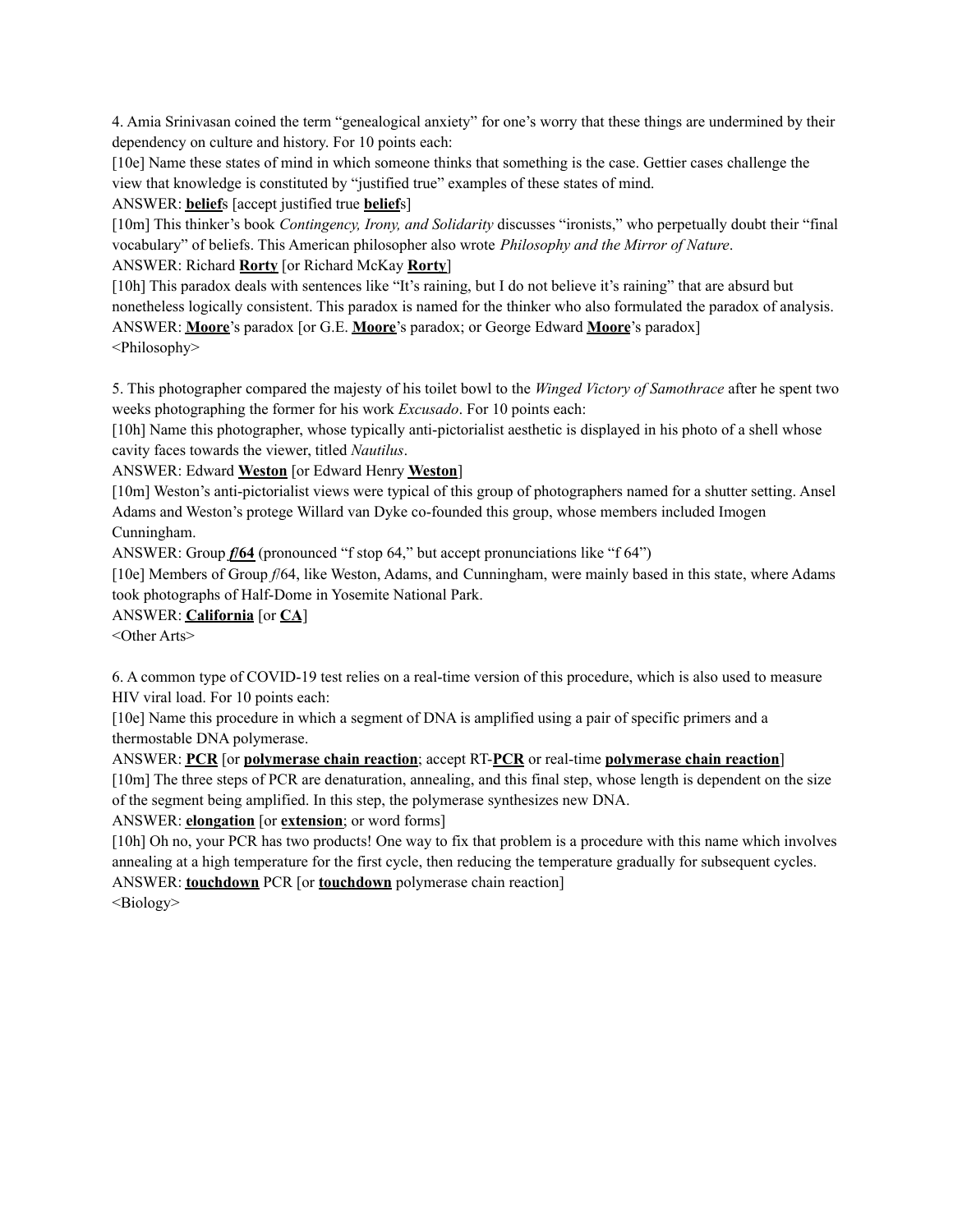7. A poem titled for this hero was written during the "Alliterative Revival," and its only surviving copy is found in the *Cotton Nero A.x* ("A 10") manuscript. For 10 points each:

[10e] Name this Arthurian hero who beheads the Green Knight in a namesake 14th-century narrative poem. ANSWER: Sir **Gawain** [accept *Sir Gawain and the Green Knight* or the **Gawain** Poet]

[10m] The Gawain Poet is often named for this other poem they likely wrote, also found in the *Cotton Nero A.x* manuscript. This poem's narrator dreams of a maiden after he loses his daughter, who is named for the title object. ANSWER: *Pearl* [or *Perle*; accept the **Pearl** Poet]

[10h] Stanzas in *Gawain* end with this five-line device, which is named for a pair of metrical schemes. The first is a short half-line of two syllables, which is then followed by a rhyming four-line stanza with a distinct rhythm. ANSWER: **bob and wheel**

<British Literature>

8. The Vedas describe this god as having been the first man to die. For 10 points each:

[10m] Name this Hindu god of death who judges souls. He is often depicted alongside his four-eyed dogs.

ANSWER: **Yama** [or **Yamarāj**a or **Yamadharm**a or **Yamāntak**a; accept **Pasi** or **Gsin-Rje**; prompt on Dharma or Dharmarāja]

[10h] In some forms of Hinduism and Buddhism, Yama is believed to be the ruler of this realm. This realm's name is often translated as "hell," although stays here are not eternal.

ANSWER: **Narak**a [or **Niraya** or **Neraka** or **Nga yei**; accept **Nārakīya**]

[10e] For many Buddhists, souls are sent to Naraka and ruled by Yama as a result of the accumulation of bad forms of this concept. This concept's status determines one's rebirth.

ANSWER: **karma** [or **kamma**; accept bad **karma**]

<Religion>

9. *The Tsar's Happy Occasion* mentions the third-day ritual bath taken by these people, whom the Daniilovichi ("dahn-yee-loh-veech-ee") picked from appanage ("ah-pah-nahzh") houses and the Lithuanian Gediminids more than boyar clans. For 10 points each:

[10e] Identify these people chosen during Byzantine and Russian "shows," beauty contests that paused their terem seclusion. Ivan IV did penances in order to choose six to eight of these people, at least as many as Henry VIII. ANSWER: **bride**s [accept **wive**s or **newlywed**s or **betrothed** or **zheny** or **empress**es or **tsarina**s or **tsaritsa**s or **tsarevna**s or equivalents; accept **bride**-shows or smotr **nevest** or deíchnoun oi **nýf**es; prompt on women or girls or maidens or virgins or similar]

[10m] John Phillip Reid's *A Bride for the Tsar* discusses this ruler's mother, the influential nun Marfa, who ran his 1624 bride-show. This tsar, who altered the royal wedding's mini-pilgrimage sites, founded the Románov dynasty. ANSWER: **Michael** I Románov [or **Mikhaíl** I Románov; or **Michael** of Russia; or **Mikhaíl** Fyodorovich Románov] [10h] Michael I imprisoned the "witch" Marinka since Catholics ran counter to this Orthodox idea promulgated by Philotheus of Pskov. The 1589 document that set up the Moscow Patriarchate mentions this idea that was traced to 1453.

ANSWER: Moscow, **third Rome** [or Moscow is the **third Rome** or Moscow is the **last Rome** or Moskva — **Tretiy Rim** or Moscow is the **successor** of **Rome** or the Tsardom of Russia is the **third Rome** or Russkoye tsarstvo — **Tretiy Rim** or equivalents; accept Moscow is the the **successor** of **Constantinople**] (Many Polish Catholics entered Moscow during the Time of Troubles. Constantinople fell to the Ottomans in 1453.) <European History>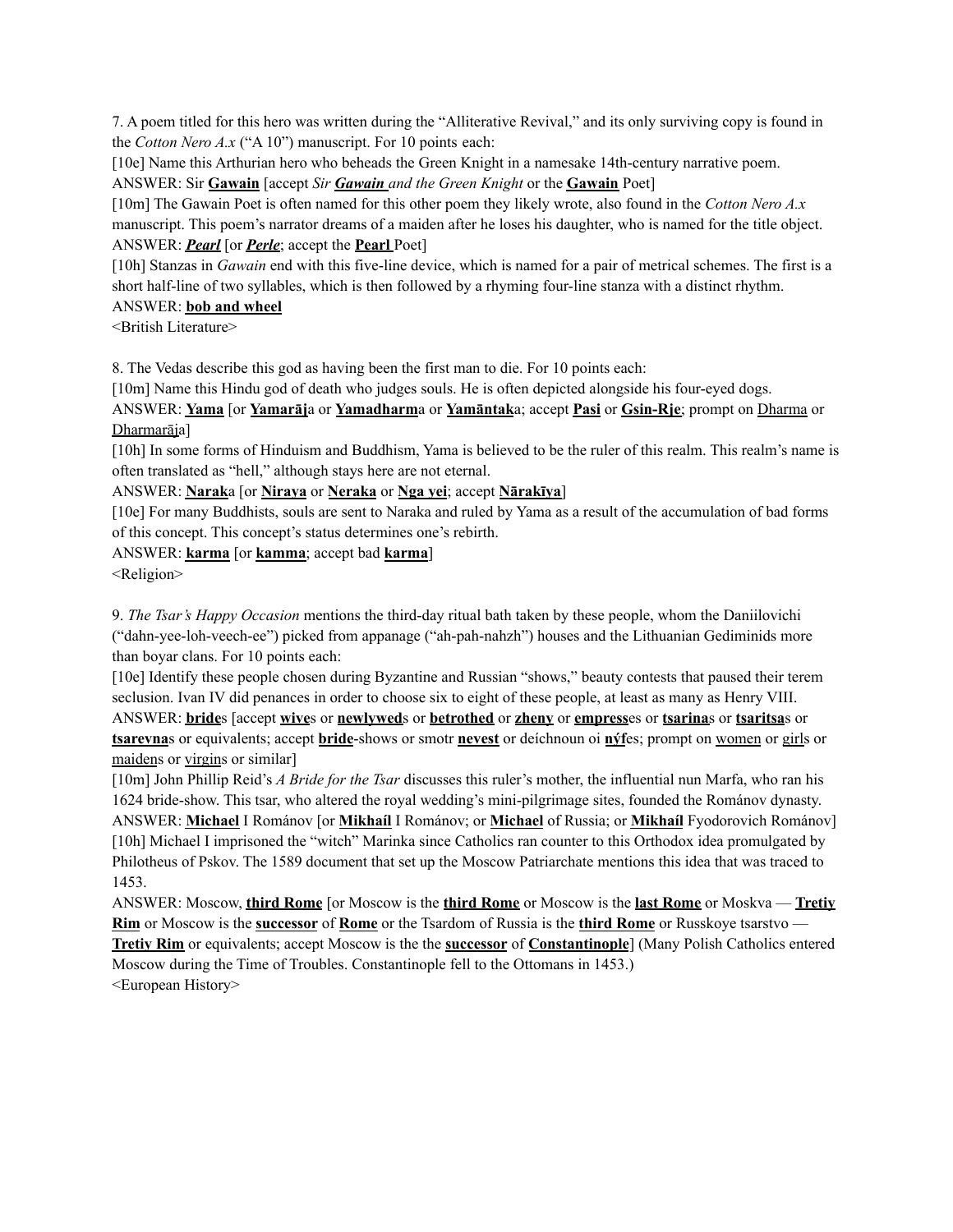10. Answer the following about chamber music written by Wolfgang Amadeus Mozart, for 10 points each. [10h] The *Salzburg Symphonies* are three chamber compositions of this type, which are typically in six movements. A late E flat major piece of this type by Mozart is likely the first substantial composition for violin, viola, and cello. ANSWER: **divertimento** [or **divertimenti**]

[10m] The Haffner family commissioned Mozart's 7th piece in this chamber genre. Mozart's other works in this genre include his 10th, which is often subtitled "Gran Partita," and *Eine kleine Nachtmusik*.

## ANSWER: **serenade**

[10e] Mozart wrote 23 pieces in this genre of chamber music, including ones nicknamed "Dissonance" and "Spring." He fittingly dedicated both pieces, along with four others in the same genre, to Joseph Haydn, who is often called the "father" of this genre.

ANSWER: **string quartet** [prompt on quartet]

<Classical Music>

11. The controversy over Gerald Ford's pardon of Nixon was exacerbated by media attention on his gaffes. For 10 points each:

[10e] In an *SNL* sketch, Chevy Chase cemented Ford's clumsy persona by knocking over one of these plants that are decorated in the White House Blue Room and Rockefeller Center. Plantations in Oregon grow these holiday plants. ANSWER: **Christmas tree**s [accept **evergreen** trees; accept **conifer**s; accept **pine** trees or *Pinus*; accept **fir** trees or *Abies*; accept **spruce** trees or *Picea*; prompt on trees]

[10m] Ford opined that there was "no Soviet domination" of Romania or this country in a debate after its June 1976 protests over Edward Gierek hiking food prices. Jimmy Carter's National Security Advisor was from this country. ANSWER: **Poland** [or Republic of **Poland**; or Rzeczpospolita **Polska**; accept **Polish** People's Republic or **PRL** or **Polska** Rzeczpospolita Ludowa] (Carter's National Security Advisor was Zbigniew Brzezinski.)

[10h] Ford may have lost Texas's electoral votes since he struggled to eat this food at a 1976 campaign stop near the Alamo. The song "They're Red Hot" is about a unique type of this food made by Mississippi Delta migrant workers. ANSWER: **tamal**es [accept Delta **tamal**es] (Ford tried to eat a tamal without removing the corn husk.) <American History>

12. In 2021, a restoration of *Girl Reading a Letter at an Open Window* revealed a painting of this god on the wall that was covered up two centuries after it was painted. For 10 points each:

[10m] Name this god, also depicted on a tile near a foot warmer in the painting *The Milkmaid*. A statue showing this god with his finger to his lips is included in Fragonard's painting *The Swing*.

# ANSWER: **Cupid** [accept **Eros**]

[10e] This Dutch Golden Age artist included paintings-within-paintings of Cupid in both *Girl Reading a Letter at an Open Window* and *The Milkmaid*.

ANSWER: Johannes **Vermeer** [or Jan **Vermeer**]

[10h] The painting of Cupid in *Girl Reading a Letter at an Open Window* is also shown in Vermeer's painting *Lady Standing at* [one of these instruments], which, like his painting *Lady Seated at* [one of them], is in London's National Gallery.

ANSWER: **virginal** [accept *Lady Standing at a Virginal* or *Lady Seated at a Virginal*; prompt on harpsichord or keyboard]

<Painting/Sculpture>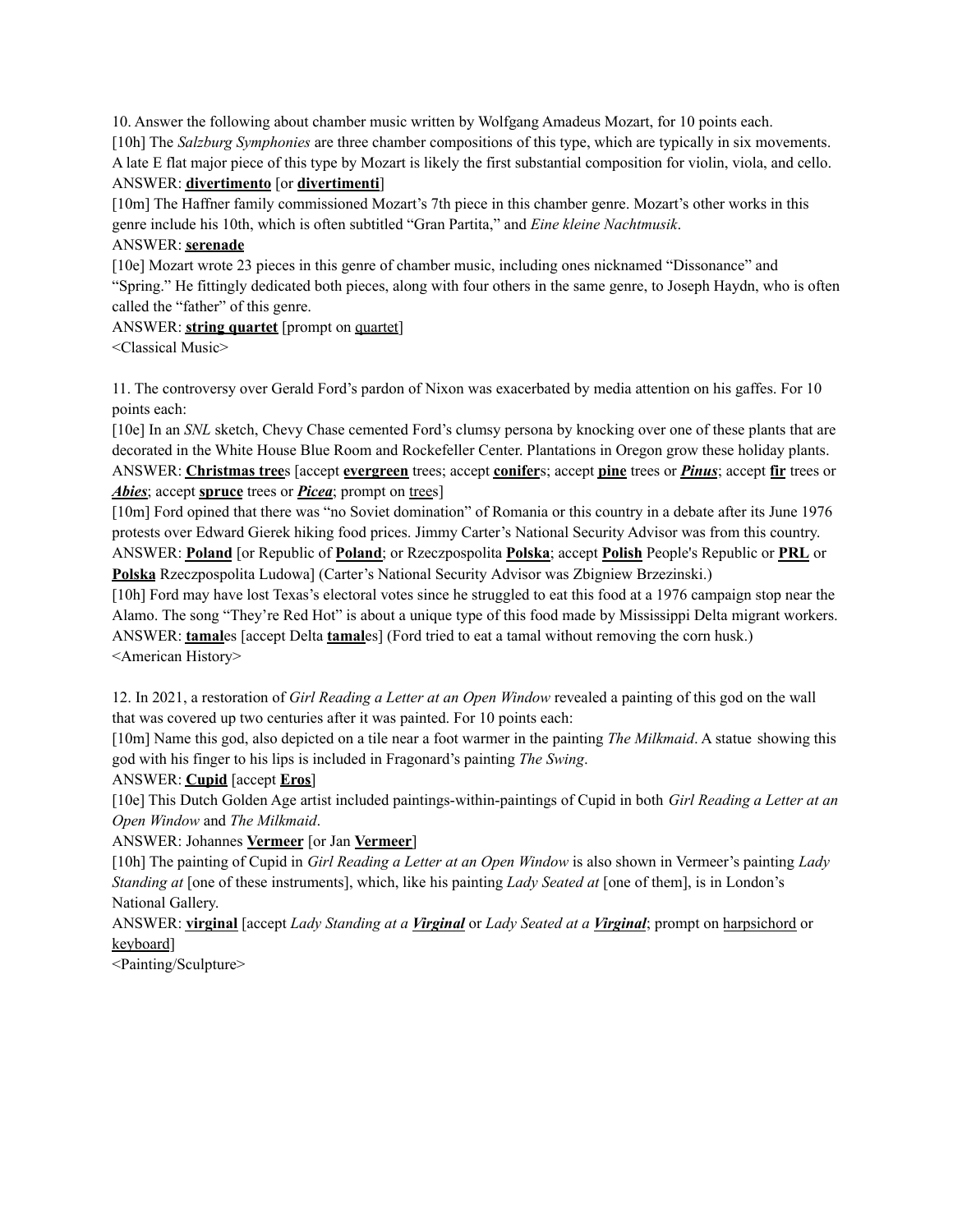13. The name Ahmed is given to the biologically female eighth child of the Suleyman family after their first seven children were all girls in a novel from this country titled *The Sand Child*. For 10 points each:

[10h] Name this home country of Tahar ben Jelloun. Two children are killed in the 2012 novel *Chanson douce* by this country's author Leila Slimani, which is variously translated as *Lullaby* or *The Perfect Nanny*.

ANSWER: **Morocco** [or Kingdom of **Morocco**; or al-**Magrib** or **Maroc**]

[10m] As in *The Sand Child*, an abusive patriarch called Ahmad appears in works by this author. In a novel by this author, Ahmad punishes his wife Amina when she breaks her collarbone after leaving the house without permission. ANSWER: Naguib **Mahfouz** [or Naguib **Mahfouz** Abdelaziz Ibrahim Ahmed Al-Basha]

[10e] Tahar ben Jelloun's sequel to *The Sand Child* is titled for a "Sacred" example of these time periods. Stories featuring Ali Baba are told to King Shahryar in a collection titled for 1001 Arabian examples of these time periods. ANSWER: **night**s [accept *One Thousand and One Nights* or *Arabian Nights* or *Alf Laylah wa-Laylah*; accept *The Sacred Night* or *La nuit sacrée*]

<World Literature>

14. Molecular tweezers bind to target molecules by forming one of these complexes between their two "arms" and the substrate. For 10 points each:

[10h] Name these complexes that are prominent in supramolecular chemistry. These complexes feature one molecule that surrounds and binds to another without the presence of covalent bonds.

ANSWER: **host-guest** complexes [accept in either order]

[10m] This quantity can be calculated for host-guest reactions by measuring UV-vis ("viz") absorbance in the Benesi–Hildebrand method. The law of mass action gives this quantity in terms of species' molarities.

ANSWER: **equilibrium constant** [or **dissociation constant** or **association constant** or **mass action constant** or **formation constant** or **binding constant**; prompt on K or Kd or Ka]

[10e] The non-covalent bonds that hold host-guest complexes together include these bonds between an electronegative atom and the lightest element on the periodic table.

ANSWER: **hydrogen** bonds [or **H**-bonds; or word forms like **hydrogen** bonding]

<Chemistry>

15. In a book on the *Discovery of [this entity],* the philologist Bruno Snell claims that the Greek lyric poets were the principal inventors of it and that the concept of it had not been accessible to Homer. For 10 points each:

[10h] Snell's theory predated the controversial bicameral hypothesis of this entity proposed by Julian Jaynes, which claims that its nature was fundamentally different until around 3,000 years ago.

ANSWER: the **mind** [accept bicameral **mentality**; accept *The Discovery of Mind* or *The Origin of Consciousness in the Breakdown of the Bicameral Mind*]

[10e] Jaynes claimed that people with bicameral minds would hallucinate voices described as this type of being. As those voices supposedly disappeared during the breakdown of bicameralism, people instead consulted these beings through divination and oracles.

ANSWER: **god**s [or **deity** or **deities** or equivalents]

[10m] The "speaking" part of a bicameral mind may be linked to the now less-used right brain counterparts of these two "areas" associated with language production, which each name important types of aphasia. Name either. ANSWER: **Broca**'s area OR **Wernicke**'s area [accept **Broca**'s aphasia or **Wernicke**'s aphasia]

<Social Science>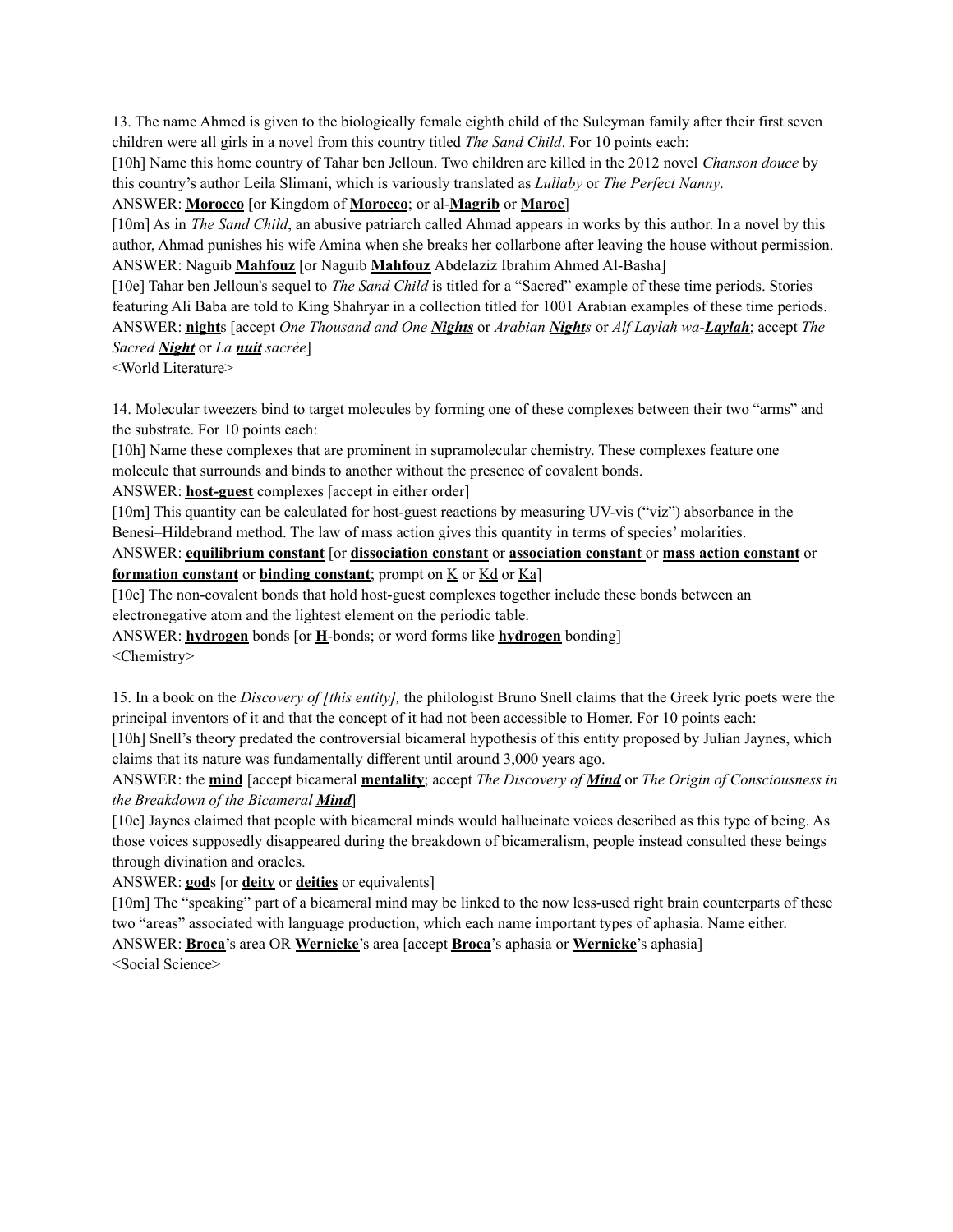16. Urania, a queen of Mauretania with this first name, may have descended from the Emesan dynasty of priests, whose noblewomen with this name included the augustae Soaemias ("so-ai-mee-ahs") and Mamaea ("mah-mai-ah"). For 10 points each:

[10h] Identify this nomen of the Severan matriarch Maesa ("mai-sah") who engineered the rule of her grandchildren Elagabalus and Severus Alexander. Domna, who had this nomen, patronized Philostratus and married Septimius Severus.

ANSWER: **Julia** [or **Iulia**; accept the **Julii**; accept **Julia** Domna or **Julia** Maesa or **Julia** Soaemias Bassiana or **Julia** Mamaea or **Julia** Avita Mamaea or **Julia** Urania]

[10e] The venerable gens Julia included the Julio-Claudian dynasty founded by this man, who targeted his daughter Julia the Elder with anti-adultery laws like the Lex Papia Poppaea. This "Princeps" was the first Roman emperor. ANSWER: **Augustus** [or Caesar **Augustus**; or **Octavian**; or Gaius **Octavius**; or Gaius Octavius **Thurinus**; or Gaius Julius Caesar **Octavianus**; do not accept or prompt on "Julius Caesar"]

[10m] Augustus's pronatal policies exempted some mothers from the harsh tutela mulieris guardianship laws that gave men like these Roman heads of household control over women. These patriarchs had the patria potestas. ANSWER: **paterfamilias** [or **patres familias**; prompt on translations like "father of the family"] <Other History>

17. In a play with this property, the protagonist fears that she is a "greedy, perverted, selfish, apathetic, cynical, depraved, mannish-looking, morally bankrupt woman who can't even call herself a feminist." For 10 points each: [10m] Name this property that is referenced in the title of an Eve Ensler play about female sexuality that launched the V-day movement.

ANSWER: performed in **monologue**s [accept **one-person** play or **one-woman** play or **one-man** play; accept **solo** performance; accept *The Vagina Monologues*; prompt on speeches or equivalents]

[10h] A one-woman play was adapted from this memoir by Joan Didion. In this memoir, Didion maintains the title mindset when she keeps her deceased husband's shoes, because she believes that he will come back to life.

# ANSWER: *The Year of Magical Thinking*

[10e] In the television adaption of Phoebe Waller-Bridge's one-woman play *Fleabag*, the protagonist speaks to the camera directly, an example of "breaking" this theatrical construct which separates the performer from the audience. ANSWER: **fourth wall** [accept breaking the **fourth wall**]

<American Literature>

18. Answer the following about what happened to an ancient Egyptian's soul after passing, for 10 points each. [10m] Egyptian priests wore Anubis masks and performed a ceremony that involved the symbolic "opening" of this thing, allowing souls to survive in the afterlife.

ANSWER: **mouth** [accept opening of the **mouth** ceremony or opening of the **mouth** ritual; accept *wpt-r* or *um-r*; prompt on head or face]

[10h] This aspect of the soul embodied one's personality and took the form of a bird with a human head after death. The Bennu bird was sometimes referred to as this aspect of Ra.

ANSWER:  $ba$  [or  $bau$  or  $baw$ ; accept  $\Box$ ]

[10e] Egyptians believed that morals were stored in this body part and aspect of the soul. This body part is weighed against the feather of Ma'at to judge people in the underworld.

ANSWER: **heart** [or *ib*; or *jb*; accept the Weighing of the **Heart**] <Mythology>